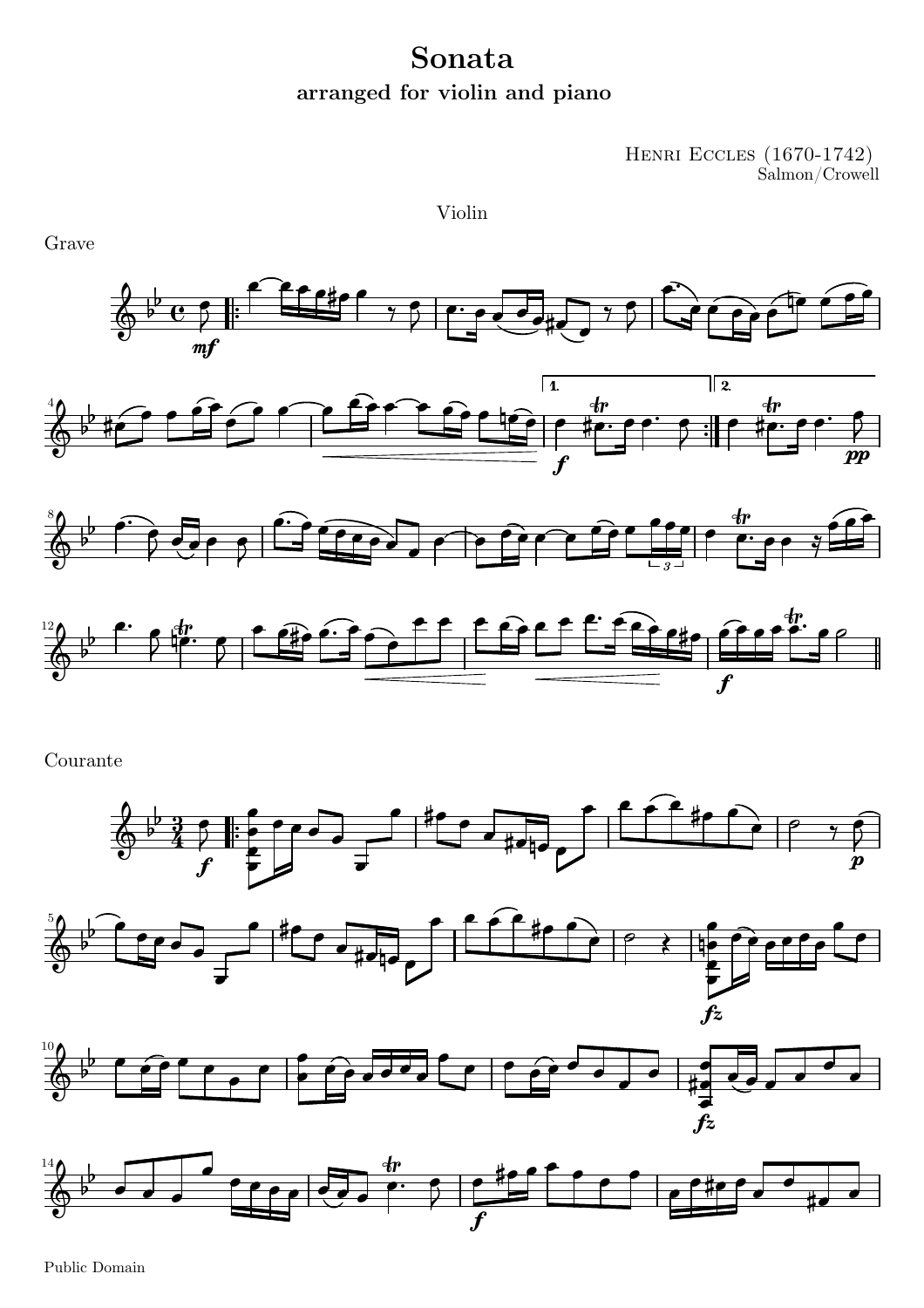











Adagio







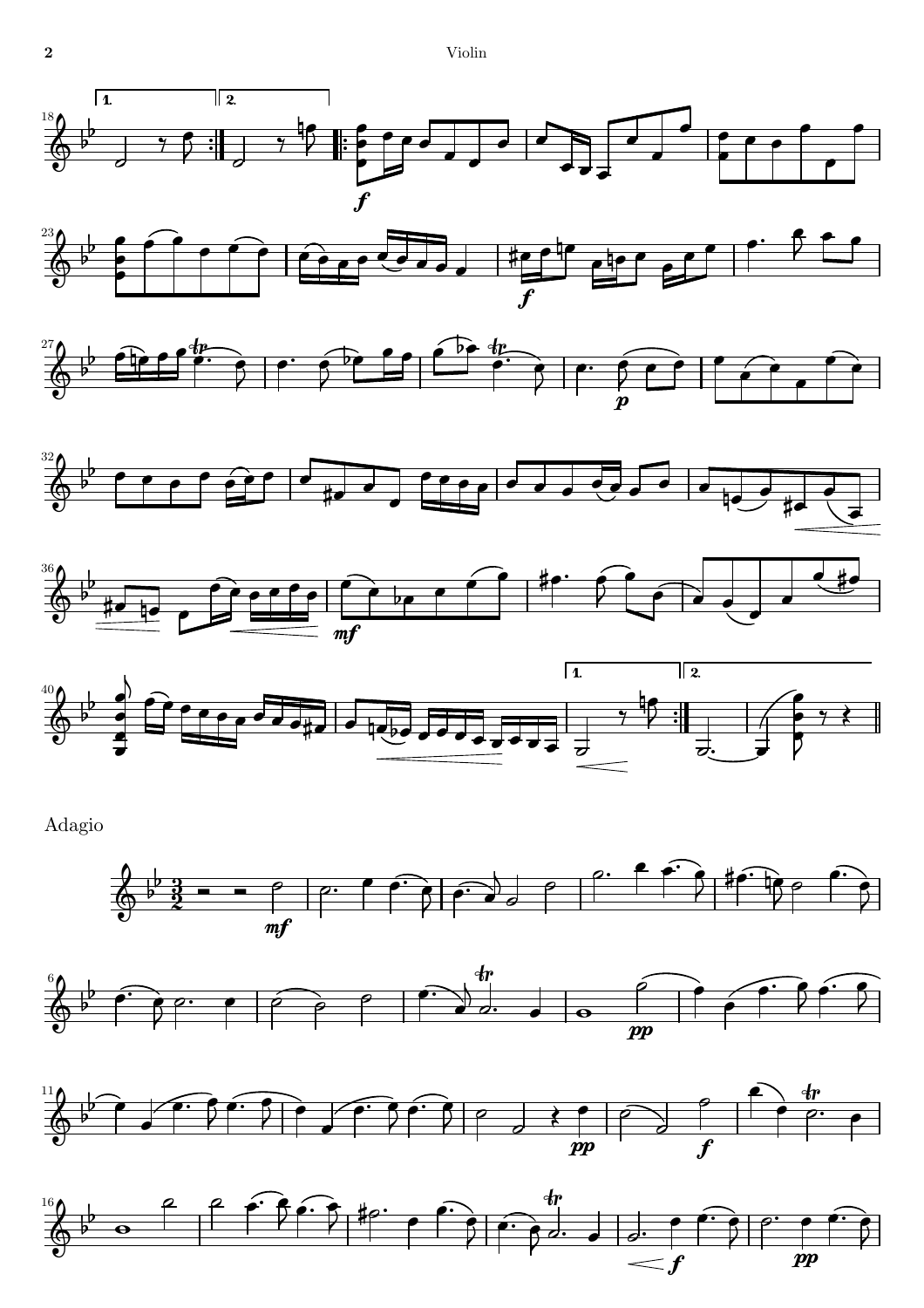Violin



Vivace